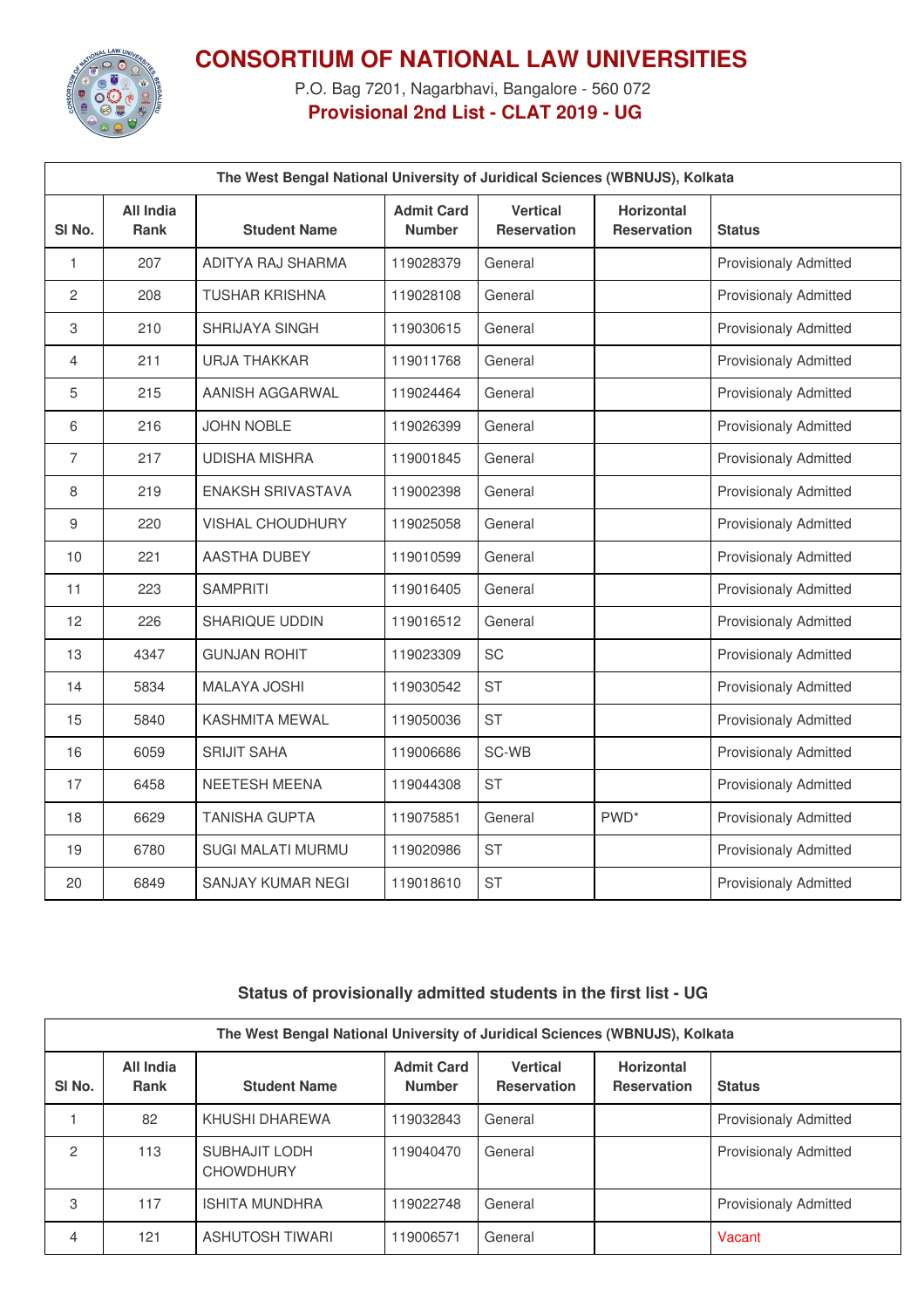|                   |                                 | The West Bengal National University of Juridical Sciences (WBNUJS), Kolkata |                                    |                                       |                                         |                              |
|-------------------|---------------------------------|-----------------------------------------------------------------------------|------------------------------------|---------------------------------------|-----------------------------------------|------------------------------|
| SI <sub>No.</sub> | <b>All India</b><br><b>Rank</b> | <b>Student Name</b>                                                         | <b>Admit Card</b><br><b>Number</b> | <b>Vertical</b><br><b>Reservation</b> | <b>Horizontal</b><br><b>Reservation</b> | <b>Status</b>                |
| 5                 | 122                             | SHIVANSH SHOBHIT<br><b>SHUKLA</b>                                           | 119017844                          | General                               |                                         | Vacant                       |
| 6                 | 123                             | <b>TEJAS VIJAY RAGHAV</b>                                                   | 119009949                          | General                               |                                         | Vacant                       |
| $\overline{7}$    | 125                             | SRIRANJANI                                                                  | 119014289                          | General                               |                                         | Vacant                       |
| 8                 | 126                             | <b>MARIYAM MAYAN</b>                                                        | 119019968                          | General                               |                                         | Vacant                       |
| 9                 | 127                             | SHIVANGI KHARE                                                              | 119037310                          | General                               |                                         | Vacant                       |
| 10                | 128                             | <b>GUPTA TANMAY YOGESH</b>                                                  | 119077150                          | General                               |                                         | Vacant                       |
| 11                | 130                             | SHREY CHHABRA                                                               | 119024562                          | General                               |                                         | Sought Upgradation           |
| 12                | 131                             | <b>S ASHWIN BALAJI</b>                                                      | 119071096                          | General                               |                                         | Sought Upgradation           |
| 13                | 134                             | <b>AMISHI</b>                                                               | 119004058                          | General                               |                                         | Sought Upgradation           |
| 14                | 135                             | SHASHWAT BARANWAL                                                           | 119026011                          | General                               |                                         | Sought Upgradation           |
| 15                | 136                             | YASH JAIN                                                                   | 119014537                          | General                               |                                         | Sought Upgradation           |
| 16                | 137                             | <b>HARSHIT GARG</b>                                                         | 119006825                          | General                               |                                         | Sought Upgradation           |
| 17                | 138                             | PUNISHK HANDA                                                               | 119001080                          | General                               |                                         | Sought Upgradation           |
| 18                | 139                             | <b>KAVAN PATEL</b>                                                          | 119008572                          | General                               |                                         | Sought Upgradation           |
| 19                | 140                             | <b>ASHWIN PANDEY</b>                                                        | 119035899                          | General                               |                                         | Sought Upgradation           |
| 20                | 141                             | <b>AYUSH AGARWAL</b>                                                        | 119028359                          | General                               |                                         | Sought Upgradation           |
| 21                | 142                             | <b>ADITI MISHRA</b>                                                         | 119025597                          | General                               |                                         | <b>Vacant</b>                |
| 22                | 143                             | AKANKSHA VASHISTHA                                                          | 119021436                          | General                               |                                         | Sought Upgradation           |
| 23                | 150                             | PULKIT KHARE                                                                | 119059754                          | General                               |                                         | Sought Upgradation           |
| 24                | 151                             | <b>DIVYANSHU</b>                                                            | 119014351                          | General                               |                                         | Sought Upgradation           |
| 25                | 152                             | <b>GOVIND SHARMA</b>                                                        | 119040755                          | General                               |                                         | Sought Upgradation           |
| 26                | 153                             | MADHAV AGARWAL                                                              | 119021759                          | General                               |                                         | <b>Provisionaly Admitted</b> |
| 27                | 155                             | SAKSHI SHARMA                                                               | 119061469                          | General                               |                                         | Sought Upgradation           |
| 28                | 156                             | <b>AYAN GUPTA</b>                                                           | 119004223                          | General                               |                                         | Vacant                       |
| 29                | 157                             | ANANT BUDHRAJA                                                              | 119018126                          | General                               |                                         | Sought Upgradation           |
| 30                | 158                             | LASYAPRIYA<br><b>JARUGUMILLI</b>                                            | 119013744                          | General                               |                                         | Sought Upgradation           |
| 31                | 159                             | HARLEEN KAUR SHOKER                                                         | 119018462                          | General                               |                                         | Sought Upgradation           |
| 32                | 161                             | <b>UDBHAV BHARGAVA</b>                                                      | 119015319                          | General                               |                                         | Sought Upgradation           |
| 33                | 162                             | SARTHAK DUBEY                                                               | 119012106                          | General                               |                                         | Vacant                       |
| 34                | 164                             | AASTHA ULHAS<br><b>DHUPPAD</b>                                              | 119022148                          | General                               |                                         | Sought Upgradation           |
| 35                | 165                             | <b>ABHINAV GUPTA</b>                                                        | 119025693                          | General                               |                                         | Sought Upgradation           |
| 36                | 166                             | ANSHUM AGARWAL                                                              | 119021110                          | General                               |                                         | Sought Upgradation           |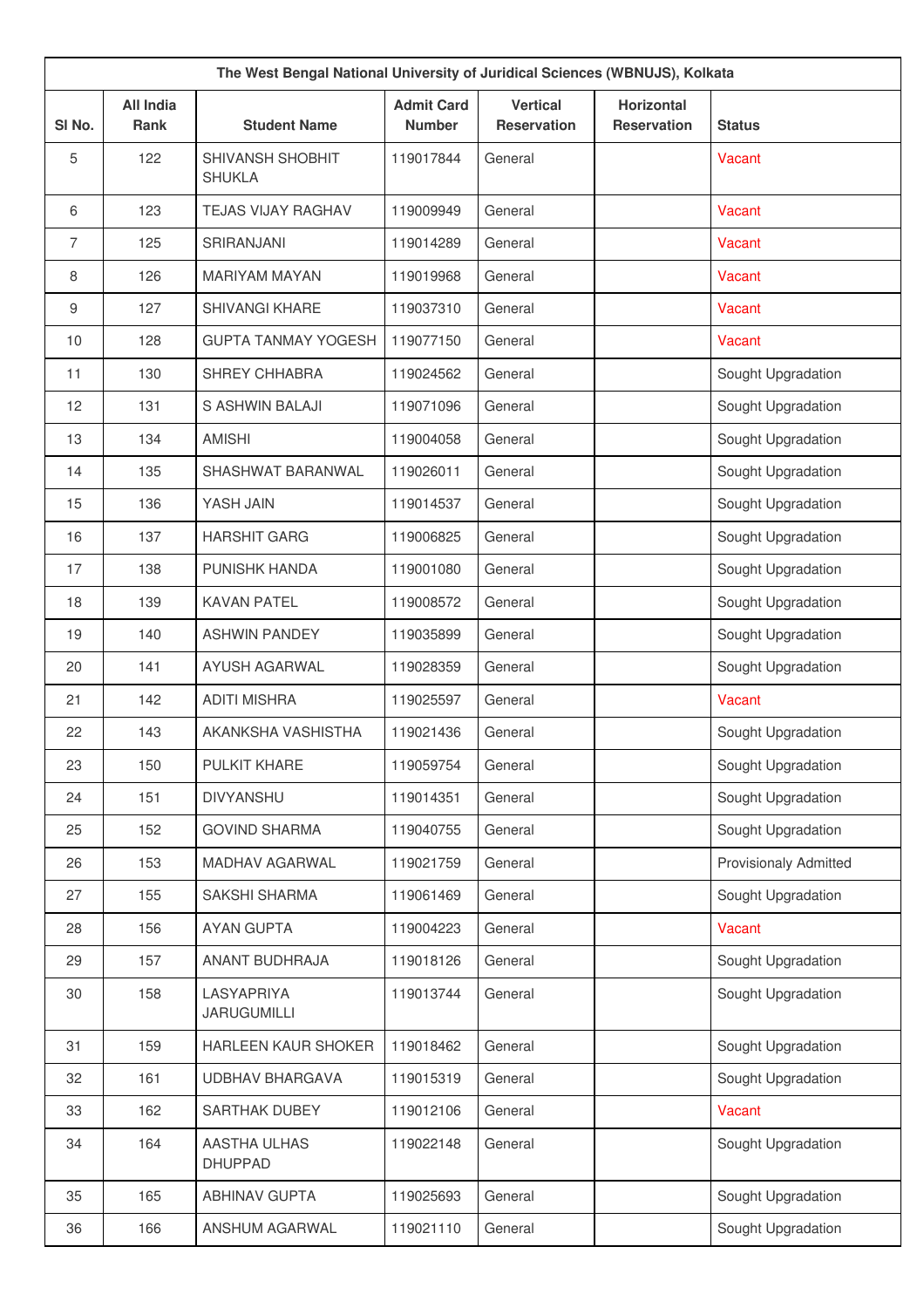|                   | The West Bengal National University of Juridical Sciences (WBNUJS), Kolkata |                                             |                                    |                                       |                                         |                              |  |  |
|-------------------|-----------------------------------------------------------------------------|---------------------------------------------|------------------------------------|---------------------------------------|-----------------------------------------|------------------------------|--|--|
| SI <sub>No.</sub> | <b>All India</b><br><b>Rank</b>                                             | <b>Student Name</b>                         | <b>Admit Card</b><br><b>Number</b> | <b>Vertical</b><br><b>Reservation</b> | <b>Horizontal</b><br><b>Reservation</b> | <b>Status</b>                |  |  |
| 37                | 167                                                                         | <b>ISHITA KHANNA</b>                        | 119011054                          | General                               |                                         | <b>Provisionaly Admitted</b> |  |  |
| 38                | 168                                                                         | <b>KASHISH HEMANG</b><br><b>SATRA</b>       | 119014302                          | General                               |                                         | Sought Upgradation           |  |  |
| 39                | 169                                                                         | NAVYA BHAYANA                               | 119017032                          | General                               |                                         | Sought Upgradation           |  |  |
| 40                | 170                                                                         | PRATYUSH KUMAR JENA                         | 119018864                          | General                               |                                         | <b>Provisionaly Admitted</b> |  |  |
| 41                | 171                                                                         | ANISH BANERJEE                              | 119009181                          | General                               |                                         | Sought Upgradation           |  |  |
| 42                | 172                                                                         | <b>SARTHAK SETHI</b>                        | 119047151                          | General                               |                                         | Sought Upgradation           |  |  |
| 43                | 174                                                                         | <b>DIVYANSH PATEL</b>                       | 119032629                          | General                               |                                         | Sought Upgradation           |  |  |
| 44                | 175                                                                         | SHREYA KHANDELWAL                           | 119027339                          | General                               |                                         | Sought Upgradation           |  |  |
| 45                | 176                                                                         | SNEHIT SINHA                                | 119019190                          | General                               |                                         | Sought Upgradation           |  |  |
| 46                | 177                                                                         | CHIRANJEEV SINGH<br><b>MARWAHA</b>          | 119008622                          | General                               |                                         | Sought Upgradation           |  |  |
| 47                | 178                                                                         | <b>DEEKSHA BALAJI</b><br><b>VISWANATHAN</b> | 119005413                          | General                               |                                         | Sought Upgradation           |  |  |
| 48                | 179                                                                         | SUSHIL JOON                                 | 119008787                          | General                               |                                         | Sought Upgradation           |  |  |
| 49                | 180                                                                         | SHIWANSH TRIPATHI                           | 119034599                          | General                               |                                         | Sought Upgradation           |  |  |
| 50                | 182                                                                         | PRIYANSHI JAIN                              | 119017228                          | General                               |                                         | Sought Upgradation           |  |  |
| 51                | 183                                                                         | NAIBEDYA AMRIT DASH                         | 119005683                          | General                               |                                         | <b>Provisionaly Admitted</b> |  |  |
| 52                | 184                                                                         | <b>ASTHA RATH</b>                           | 119012767                          | General                               |                                         | <b>Provisionaly Admitted</b> |  |  |
| 53                | 185                                                                         | <b>SAHAJ MATHUR</b>                         | 119004854                          | General                               |                                         | <b>Provisionaly Admitted</b> |  |  |
| 54                | 186                                                                         | <b>MADHAV NARAYAN</b><br><b>GOVIND</b>      | 119015444                          | General                               |                                         | Sought Upgradation           |  |  |
| 55                | 187                                                                         | <b>ASHUTOSH YADAV</b>                       | 119023873                          | General                               |                                         | Vacant                       |  |  |
| 56                | 188                                                                         | ADYA AMBAR BAJPAI                           | 119004166                          | General                               |                                         | Sought Upgradation           |  |  |
| 57                | 190                                                                         | <b>HARDIK BATRA</b>                         | 119013626                          | General                               |                                         | Sought Upgradation           |  |  |
| 58                | 191                                                                         | <b>VARUN GARG</b>                           | 119037157                          | General                               |                                         | Sought Upgradation           |  |  |
| 59                | 192                                                                         | <b>HARSHITA MISHRA</b>                      | 119028821                          | General                               |                                         | Vacant                       |  |  |
| 60                | 193                                                                         | MITTAL PRIYAM GIRISH                        | 119018412                          | General                               |                                         | Sought Upgradation           |  |  |
| 61                | 195                                                                         | <b>LAKSH KAWATRA</b>                        | 119012807                          | General                               |                                         | Sought Upgradation           |  |  |
| 62                | 196                                                                         | <b>DIGVIJAY PRABHAKAR</b><br><b>SHINDE</b>  | 119034689                          | General                               |                                         | <b>Provisionaly Admitted</b> |  |  |
| 63                | 197                                                                         | <b>AYUSHI AWASTHI</b>                       | 119023378                          | General                               |                                         | <b>Provisionaly Admitted</b> |  |  |
| 64                | 198                                                                         | PRANEETA TIWARI                             | 119020654                          | General                               |                                         | Provisionaly Admitted        |  |  |
| 65                | 199                                                                         | <b>UDIT PRAJAPAT</b>                        | 119064779                          | General                               |                                         | Sought Upgradation           |  |  |
| 66                | 200                                                                         | <b>ANOUSHKA</b><br><b>CHAKRABORTY</b>       | 119018261                          | General                               |                                         | Sought Upgradation           |  |  |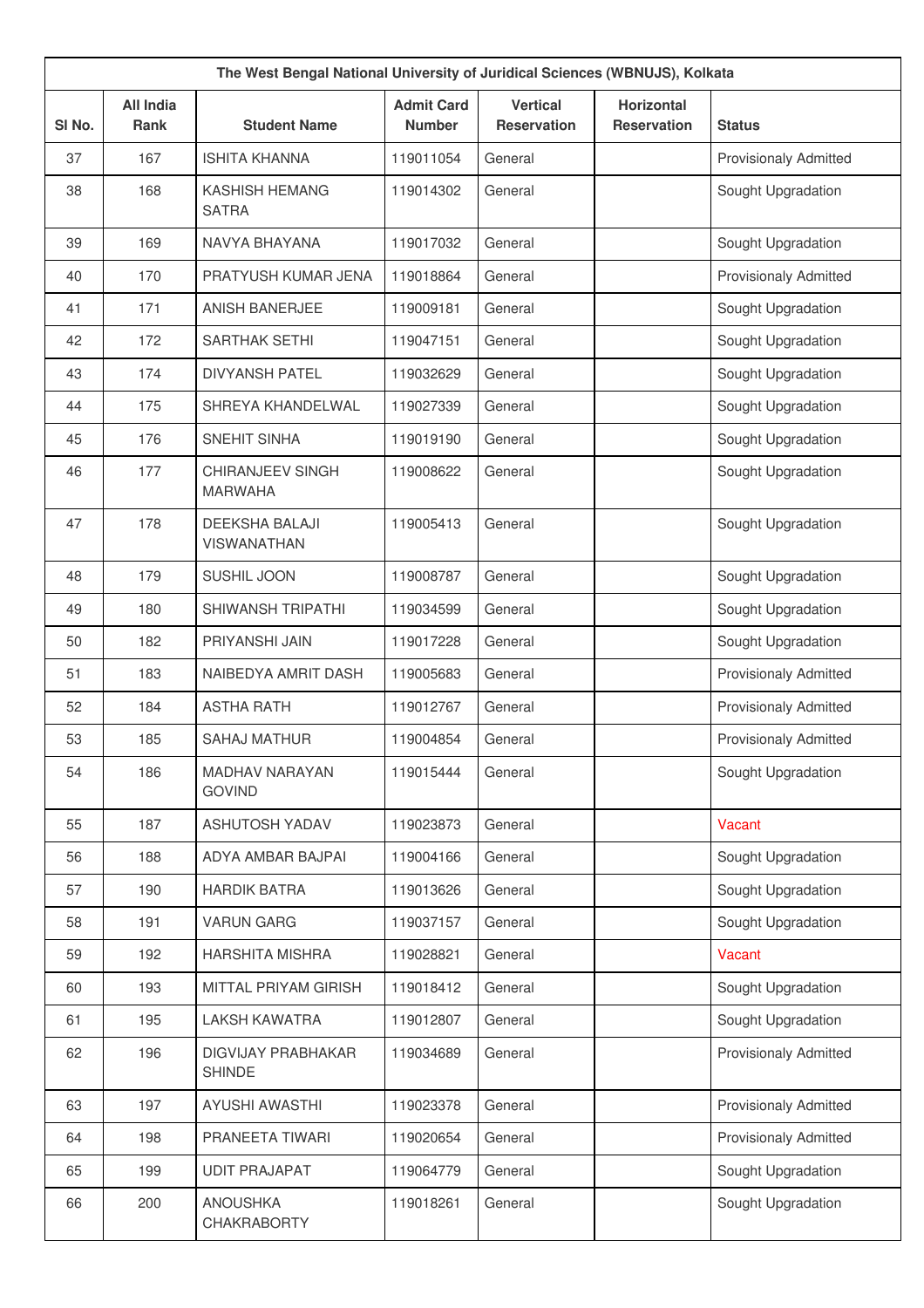|        | The West Bengal National University of Juridical Sciences (WBNUJS), Kolkata |                                |                                    |                                       |                                         |                              |  |  |
|--------|-----------------------------------------------------------------------------|--------------------------------|------------------------------------|---------------------------------------|-----------------------------------------|------------------------------|--|--|
| SI No. | <b>All India</b><br><b>Rank</b>                                             | <b>Student Name</b>            | <b>Admit Card</b><br><b>Number</b> | <b>Vertical</b><br><b>Reservation</b> | <b>Horizontal</b><br><b>Reservation</b> | <b>Status</b>                |  |  |
| 67     | 201                                                                         | <b>TANISH ARORA</b>            | 119006956                          | General                               |                                         | <b>Provisionaly Admitted</b> |  |  |
| 68     | 202                                                                         | ANUSHKA SINGH                  | 119030728                          | General                               |                                         | Sought Upgradation           |  |  |
| 69     | 203                                                                         | <b>GOVIND D WARRIER</b>        | 119027428                          | General                               |                                         | Sought Upgradation           |  |  |
| 70     | 274                                                                         | <b>SWAGATA</b><br>MUKHOPADHYAY | 119049777                          | GC-WB                                 |                                         | <b>Provisionaly Admitted</b> |  |  |
| 71     | 280                                                                         | <b>RUPAL DUGAR</b>             | 119038804                          | GC-WB                                 |                                         | <b>Provisionaly Admitted</b> |  |  |
| 72     | 310                                                                         | SOUMYA GHOSAL                  | 119007053                          | GC-WB                                 |                                         | <b>Provisionaly Admitted</b> |  |  |
| 73     | 356                                                                         | SAI SNIGDHA NITTALA            | 119040520                          | GC-WB                                 |                                         | <b>Provisionaly Admitted</b> |  |  |
| 74     | 1862                                                                        | <b>SOUNAK ROY</b>              | 119018390                          | SC                                    |                                         | <b>Provisionaly Admitted</b> |  |  |
| 75     | 1906                                                                        | SATYAKI MAJUMDAR               | 119019234                          | SC                                    |                                         | <b>Provisionaly Admitted</b> |  |  |
| 76     | 2424                                                                        | <b>ARVIND MAHATO</b>           | 119003917                          | OBC-B-WB                              |                                         | <b>Provisionaly Admitted</b> |  |  |
| 77     | 2853                                                                        | <b>ADITYA SUBARNO</b>          | 119027030                          | <b>ST</b>                             |                                         | <b>Provisionaly Admitted</b> |  |  |
| 78     | 3030                                                                        | PRAGYA RAIDAS                  | 119028550                          | SC                                    |                                         | Vacant                       |  |  |
| 79     | 3311                                                                        | HARSHVARDHAN<br><b>BHOJAK</b>  | 119036191                          | SC                                    |                                         | Sought Upgradation           |  |  |
| 80     | 3342                                                                        | <b>SACHDEV SHARMA</b>          | 119028030                          | SC                                    |                                         | <b>Provisionaly Admitted</b> |  |  |
| 81     | 3354                                                                        | PRANJAL GAUTAM                 | 119068455                          | SC                                    |                                         | Sought Upgradation           |  |  |
| 82     | 3522                                                                        | <b>ANKIT GAUTAM</b>            | 119033870                          | SC                                    |                                         | <b>Provisionaly Admitted</b> |  |  |
| 83     | 3534                                                                        | <b>JALAJ KUMAR ROHIT</b>       | 119014923                          | SC                                    |                                         | <b>Provisionaly Admitted</b> |  |  |
| 84     | 3564                                                                        | <b>VARSHA RAVI</b>             | 119005035                          | SC                                    |                                         | Sought Upgradation           |  |  |
| 85     | 3572                                                                        | MADEEHA ARSHAD                 | 119027570                          | OBC-A-WB                              |                                         | Provisionaly Admitted        |  |  |
| 86     | 3794                                                                        | NISHANT NAV RASAILY            | 119017130                          | SC                                    |                                         | Provisionaly Admitted        |  |  |
| 87     | 3839                                                                        | BHAVANA JAWA                   | 119017989                          | SC                                    |                                         | Sought Upgradation           |  |  |
| 88     | 3949                                                                        | PRAKHAR SIRONJA                | 119000398                          | SC                                    |                                         | Sought Upgradation           |  |  |
| 89     | 3994                                                                        | <b>ARCHIT ROHIT</b>            | 119014925                          | SC                                    |                                         | Provisionaly Admitted        |  |  |
| 90     | 4138                                                                        | <b>TRIDIB MANDAL</b>           | 119048449                          | SC-WB                                 |                                         | Vacant                       |  |  |
| 91     | 4415                                                                        | YASH DODANI                    | 119022211                          | General                               | PWD <sup>*</sup>                        | Vacant                       |  |  |
| 92     | 4474                                                                        | <b>GAJULA SUSHANTH</b>         | 119063078                          | General                               | PWD <sup>*</sup>                        | Sought Upgradation           |  |  |
| 93     | 4492                                                                        | RAMAVATH RAMGOPAL              | 119013671                          | <b>ST</b>                             |                                         | Vacant                       |  |  |
| 94     | 4673                                                                        | DEEPAK KUMAR MEENA             | 119031669                          | <b>ST</b>                             |                                         | Vacant                       |  |  |
| 95     | 4729                                                                        | JUBAL RAJ STEPHEN              | 119018599                          | General                               | PWD <sup>*</sup>                        | Sought Upgradation           |  |  |
| 96     | 4998                                                                        | OTTO DEMO                      | 119021196                          | <b>ST</b>                             |                                         | Vacant                       |  |  |
| 97     | 5084                                                                        | ROHIT MEENA                    | 119068043                          | <b>ST</b>                             |                                         | Vacant                       |  |  |
| 98     | 5198                                                                        | PADALA KHYATHI<br>SIMANTINI    | 119000582                          | ST                                    |                                         | <b>Provisionaly Admitted</b> |  |  |